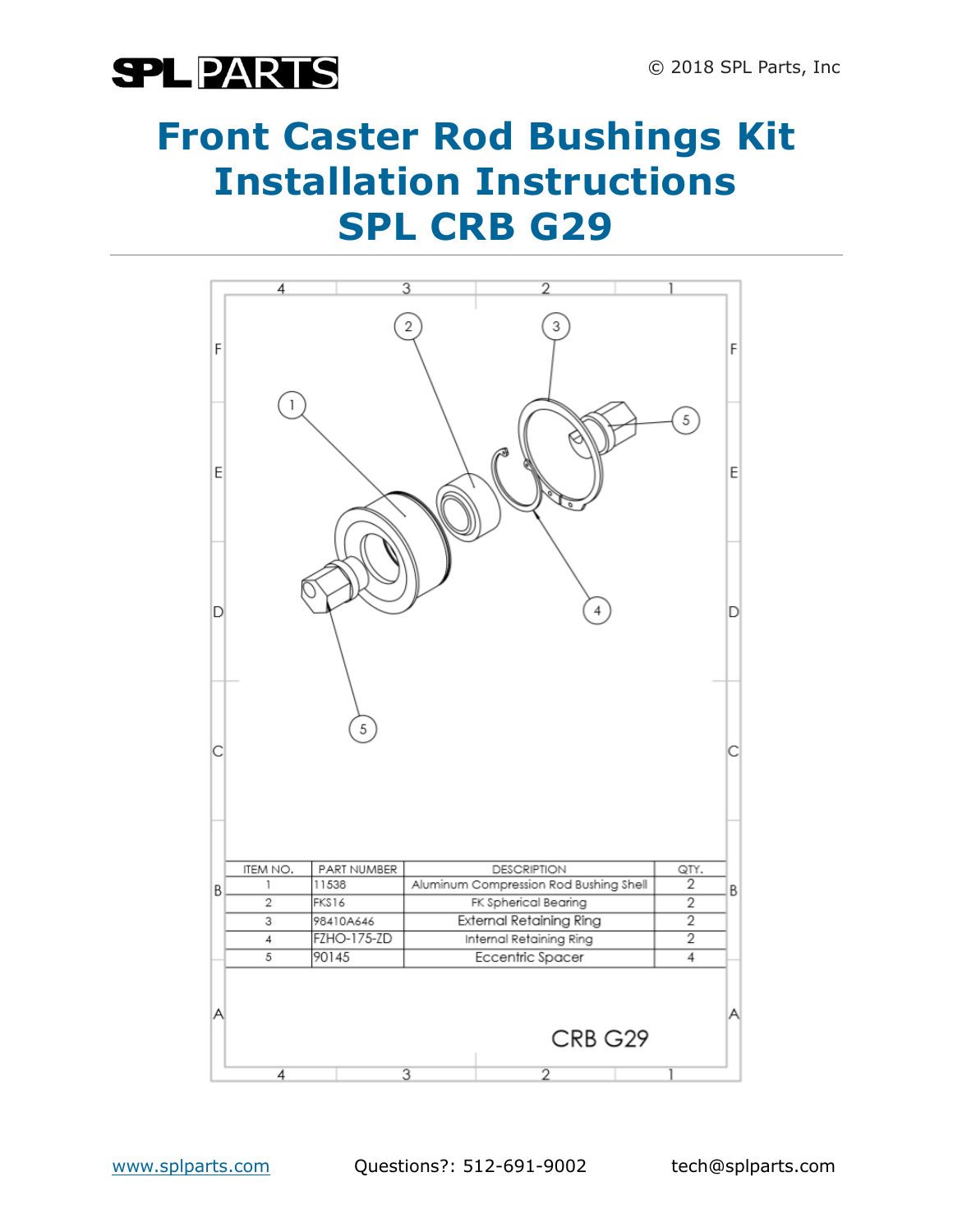

#### **Tools Needed:**

1 7/8in socket 18mm wrenches Hydraulic Press 26mm or 1in wrenches

Remove the caster rod using the 18mm wrenches at the chassis, then remove the ball joint nut. You may need to pry the ball joint free after the removal of the nut. Once the arm is removed, use a 1 7/8" socket as a driver with a press to remove the old bushing. We used a Craftsman socket as seen in the picture on the right. Measure the diameter of the inner of the bushing and confirm that it is no more than 0.004" larger and no less than 0.001" larger than the bore.



Be sure to have the arm level so the driver/socket can press out the bushing straight to avoid binding. Once square, press out the old bushing. Clean the bore of the arm, and smooth any nicks or burrs. The same socket can then be used to drive in the new bushing. Again, make sure to align the driver and bushing to go in straight and not bind.

Install the retaining ring on the far side of the bushing, then reinstall the arms on the car. Before installing, mark the edge of the hex on both of the spacers (5) that is closest to the bolt hole. This makes installation much easier.

Tighten the bushing nut at the chassis to 81 **ft.-lbs**. Tighten the ball joint nut to 110 **ft.-lbs**.

Have the car aligned professionally, as the new bushings will alter the alignment noticeably after installation compared to the stock alignment.

Be safe and enjoy your new upgrade!

This picture is an alternate view of pressing the bushing out.